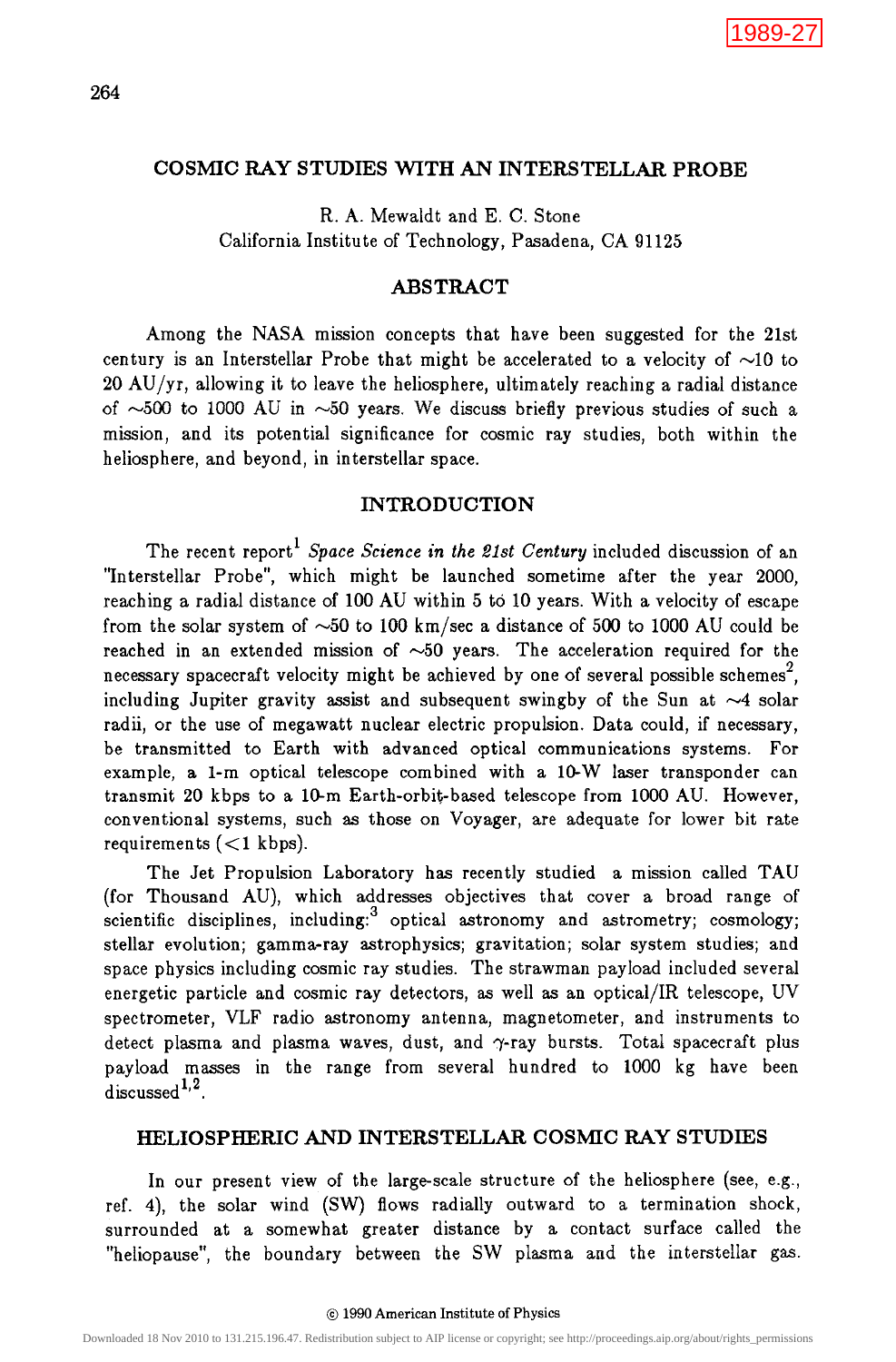

Figure I: Schematic overview of the heliosphere indicating the termination shock and the contact surface (by J. R. Jokipii; see also ref. 6).

Recent calculations<sup>5</sup> indicate that the interstellar spectrum of cosmic rays is unmodulated outside of the heliopause, which would then correspond to the cosmic ray "modulation boundary". The termination shock, on the other hand, is the likely site of significant particle acceleration, including the origin of the anomalous cosmic ray component'. Holzer<sup>4</sup> has recently estimated a distance of 50 to 60 AU to the termination shock, with an estimated uncertainty of a factor of  $\sim$ 2. The heliopause is estimated to be approximately twice as distant as the termination shock. Some indirect estimates of the distance to the cosmic ray modulation boundary are as small as  $\sim$ 50 AU (e.g., refs. 8, 9).

Figure 2 shows the radial distance of Pioneer 10 and Voyagers 1 and 2 from the Sun as a function of time, along with two examples of possible trajectories for an Interstellar Probe. Note that while it is possible that one (or more) of the Voyager or Pioneer spacecraft may cross the termination shock within its operating lifetime, it is much less likely that one will cross the heliopause.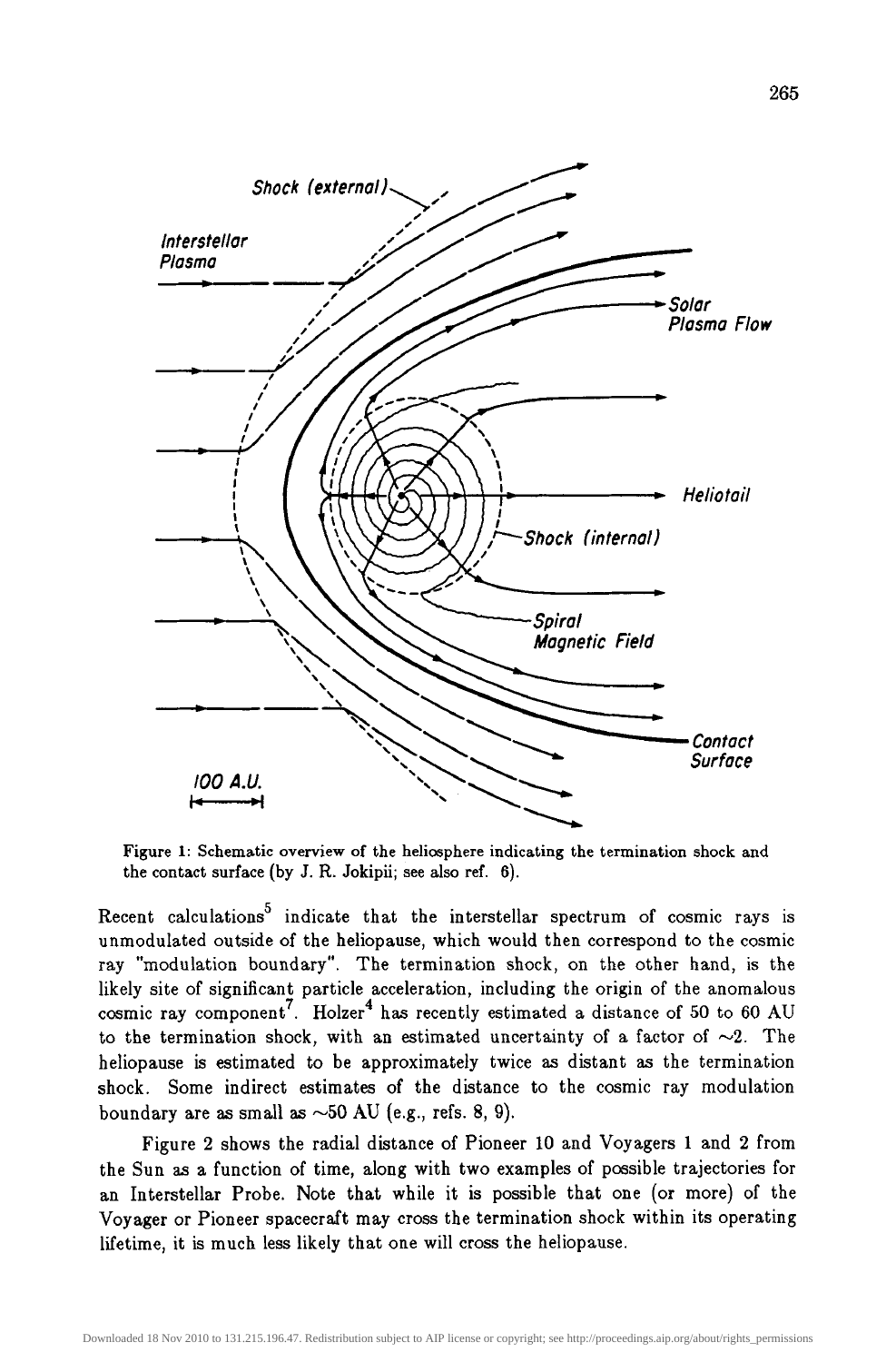

Figure 2: Radial distance of Pioneer 10 and Voyagers 1 and 2 from the Sun as a function of time, along with possible trajectories for an Interstellar Probe. Note that Pioneer 10 is expected to run out of power sometime before the year 2000, while the Voyagers may last until  $\sim 2015$ . The Voyagers are traveling in the general direction of the front of the heliosphere, while Pioneer-10 is traveling in the opposite direction. Planetary encounters of the Voyagers are indicated.

Cosmic ray science objectives that could be addressed with an Interstellar Probe into the local interstellar medium (ISM) would include the following:

- Measurement of the interstellar spectra of cosmic ray nuclei below  $\sim$ 1 GeV/nuc.
- Measurement of the interstellar electron spectrum below  $\sim$ 200 MeV.
- Determination of the "primary" and "secondary" contributions to cosmic ray electrons.
- Detection of  $\sim$ 1 MeV interstellar positrons from <sup>56</sup>Co decay in supernovae, the likely source of the galactic 0.511 MeV  $\gamma$ -ray line.
- *In situ* study of the acceleration of the anomalous cosmic ray component, including both seed and accelerated nuclei.
- *In situ* measurement of acceleration effects of the SW termination shock on GCR nuclei and electrons.
- Measurement of spatial gradients of galactic, solar, and interplanetary particles within the heliosphere.
- Correlation of interplanetary cosmic ray, SW, and magnetic field parameters in the outer heliosphere.